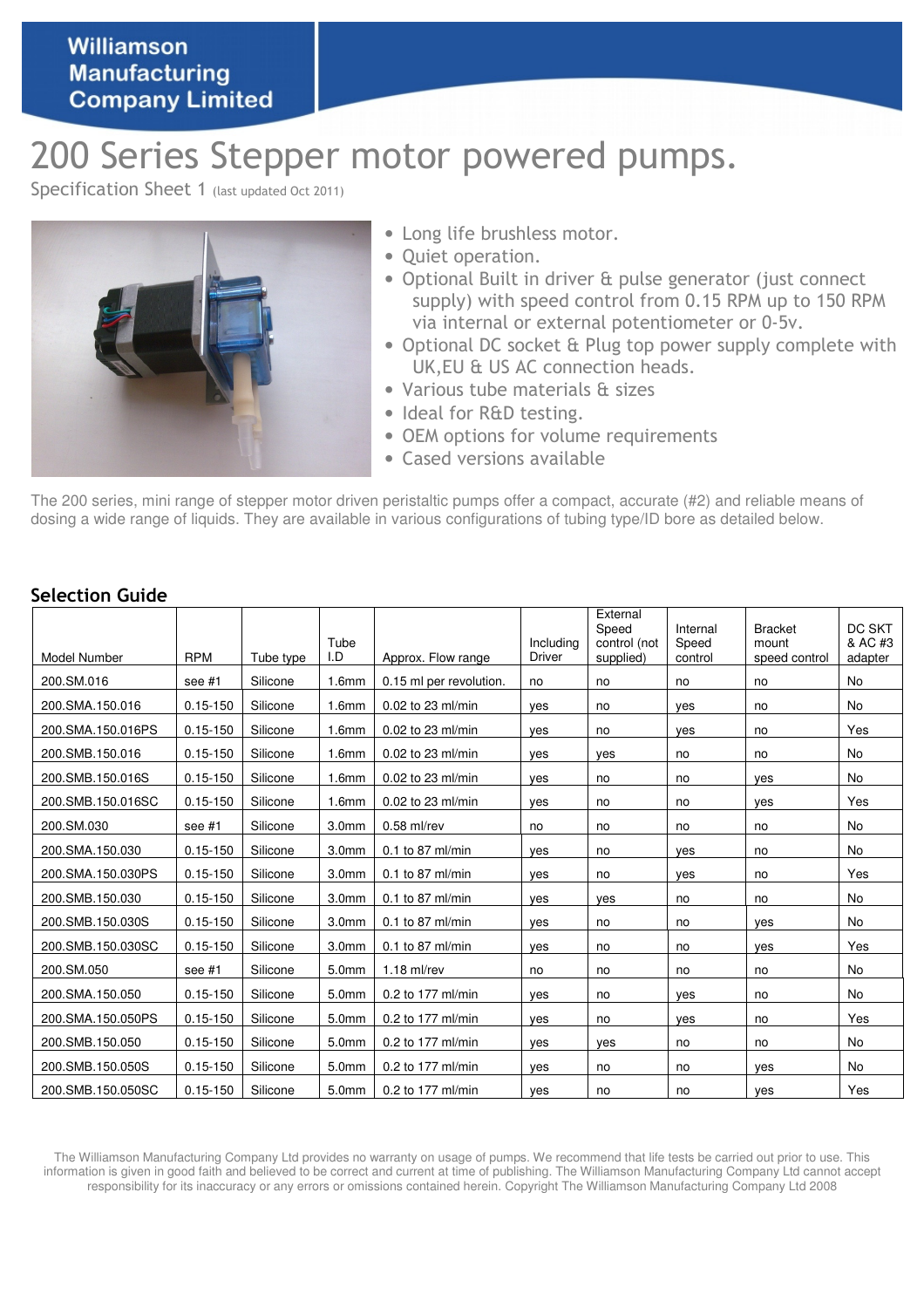## Williamson **Manufacturing Company Limited**

#### Selection Guide continued

| 201.SM.016<br>1.6mm<br>No<br>see #1<br><b>Norprene</b> ®<br>0.14 ml per revolution.<br>no<br>no<br>no<br>no<br>201.SMA.150.016<br>$0.15 - 150$<br>0.02 to 21 ml/min<br>No<br><b>Norprene</b> ®<br>1.6 <sub>mm</sub><br>yes<br>no<br>yes<br>no<br>201.SMA.150.016PS<br>$0.15 - 150$<br>0.02 to 21 ml/min<br>Yes<br>Norprene®<br>1.6 <sub>mm</sub><br>no<br>no<br>yes<br>yes<br>201.SMB.150.016<br>$0.15 - 150$<br>No<br><b>Norprene</b> ®<br>1.6 <sub>mm</sub><br>0.02 to 21 ml/min<br>yes<br>no<br>no<br>yes<br>201.SMB.150.016S<br>$0.15 - 150$<br>$0.02$ to 21 ml/min<br>No<br><b>Norprene</b> ®<br>1.6mm<br>yes<br>no<br>no<br>yes<br>Yes<br>201.SMB.150.016SC<br>$0.15 - 150$<br><b>Norprene</b> ®<br>1.6 <sub>mm</sub><br>$0.02$ to 21 ml/min<br>no<br>no<br>yes<br>yes<br>201.SM.030<br>$0.54$ ml/rev<br>see $#1$<br>Norprene®<br>3.0 <sub>mm</sub><br>no<br>no<br>no<br>no<br>no<br>$0.15 - 150$<br>201.SMA.150.030<br>3.0 <sub>mm</sub><br>$0.1$ to 81 ml/min<br><b>Norprene</b> ®<br>yes<br>no<br>yes<br>no<br>no<br>201.SMA.150.030PS<br>$0.15 - 150$<br>3.0 <sub>mm</sub><br><b>Norprene</b> ®<br>$0.1$ to 81 ml/min<br>no<br>yes<br>no<br>yes<br>yes<br>201.SMB.150.030<br>$0.15 - 150$<br>3.0 <sub>mm</sub><br>$0.1$ to 81 ml/min<br>Norprene®<br>yes<br>yes<br>no<br>no<br>no<br>201.SMB.150.030S<br>$0.15 - 150$<br>$0.1$ to 81 ml/min<br>Norprene®<br>3.0 <sub>mm</sub><br>yes<br>no<br>no<br>no<br>yes<br>201.SMB.150.030SC<br>$0.15 - 150$<br>3.0 <sub>mm</sub><br>$0.1$ to 81 ml/min<br><b>Norprene</b> ®<br>yes<br>no<br>no<br>yes<br>yes<br>201.SM.050<br>see #1<br>5.0mm<br>$1.08$ ml/rev<br>Norprene <sup>®</sup><br>no<br>no<br>no<br>no<br>no<br>201.SMA.150.050<br>$0.15 - 150$<br>0.2 to 162 ml/min<br>Norprene®<br>5.0 <sub>mm</sub><br>yes<br>no<br>no<br>yes<br>no<br>201.SMA.150.050PS<br>$0.15 - 150$<br>5.0mm<br>0.2 to 162 ml/min<br>Norprene®<br>no<br>yes<br>no<br>yes<br>yes<br>201.SMB.150.050<br>$0.15 - 150$<br>0.2 to 162 ml/min<br>5.0mm<br>Norprene <sup>®</sup><br>yes<br>yes<br>no<br>no<br>no<br>201.SMB.150.050S<br>$0.15 - 150$<br>5.0mm<br>0.2 to 162 ml/min<br>Norprene <sup>®</sup><br>yes<br>no<br>no<br>yes<br>no<br>201.SMB.150.050SC<br>$0.15 - 150$<br>5.0mm<br>0.2 to 162 ml/min<br>Norprene <sup>®</sup><br>yes<br>no<br>no<br>yes<br>yes<br>202.SM.016<br>Viton®<br>$0.14$ ml/rev<br>see #1<br>1.6 <sub>mm</sub><br>no<br>no<br>no<br>no<br>no<br>202.SMA.150.016<br>$0.15 - 150$<br>Viton®<br>1.6mm<br>0.02 to 21 ml/min<br>yes<br>no<br>yes<br>no<br>no<br>202.SMA.150.016PS<br>$0.15 - 150$<br>Viton®<br>0.02 to 21 ml/min<br>1.6 <sub>mm</sub><br>yes<br>no<br>yes<br>no<br>yes<br>202.SMB.150.016<br>$0.15 - 150$<br>Viton®<br>0.02 to 21 ml/min<br>1.6 <sub>mm</sub><br>no<br>no<br>yes<br>yes<br>no<br>202.SMB.150.016S<br>$0.15 - 150$<br>Viton®<br>0.02 to 21 ml/min<br>1.6 <sub>mm</sub><br>no<br>no<br>no<br>yes<br>yes<br>202.SMB.150.016SC<br>$0.15 - 150$<br>Viton®<br>1.6mm<br>0.02 to 21 ml/min<br>yes<br>no<br>no<br>yes<br>yes<br>Viton®<br>3.0 <sub>mm</sub><br>$0.45$ ml/rev<br>202.SM.030<br>see #1<br>no<br>no<br>no<br>no<br>no<br>202.SMA.150.030<br>$0.15 - 150$<br>3.0 <sub>mm</sub><br>0.1 to 68 ml/min<br>Viton⊚<br>no<br>yes<br>no<br>no<br>yes<br>202.SMA.150.030PS<br>$0.15 - 150$<br>Viton®<br>3.0 <sub>mm</sub><br>$0.1$ to 68 ml/min<br>no<br>no<br>yes<br>yes<br>yes<br>202.SMB.150.030<br>$0.15 - 150$<br>Viton®<br>3.0 <sub>mm</sub><br>$0.1$ to 68 ml/min<br>yes<br>no<br>no<br>no<br>yes<br>202.SMB.150.030S<br>$0.15 - 150$<br>0.1 to 68 ml/min<br>3.0 <sub>mm</sub><br>Viton®<br>no<br>yes<br>yes<br>no<br>no<br>202.SMB.150.030SC<br>$0.15 - 150$<br>Viton®<br>3.0 <sub>mm</sub><br>0.1 to 68 ml/min<br>no<br>no<br>yes<br>yes<br>yes<br>202.SM.050<br>see #1<br>Viton®<br>5.0mm<br>$0.9$ ml/rev<br>no<br>no<br>no<br>no<br>no<br>5.0mm<br>0.2 to 135 ml/min<br>202.SMA.150.050<br>$0.15 - 150$<br>Viton®<br>no<br>yes<br>no<br>no<br>yes<br>202.SMA.150.050PS<br>$0.15 - 150$<br>Viton®<br>5.0mm<br>0.2 to 135 ml/min<br>no<br>no<br>yes<br>yes<br>yes<br>202.SMB.150.050<br>$0.15 - 150$<br>5.0mm<br>0.2 to 135 ml/min<br>Viton⊛<br>no<br>no<br>yes<br>yes<br>no<br>5.0mm<br>202.SMB.150.050S<br>$0.15 - 150$<br>Viton®<br>0.2 to 135 ml/min<br>no<br>yes<br>no<br>yes<br>no<br>5.0 <sub>mm</sub><br>202.SMB.150.050SC<br>$0.15 - 150$<br>Viton®<br>0.2 to 135 ml/min<br>no<br>yes<br>yes<br>yes<br>no | Model Number | <b>RPM</b> | Tube type | Tube<br>I.D | approx. Flow range | Including<br>Driver | External<br>Speed<br>control<br>(not<br>supplied) | Internal<br>Speed<br>control | <b>Bracket</b><br>mount<br>speed<br>control | DC SKT &<br>$AC$ (#3)<br>adapter |
|---------------------------------------------------------------------------------------------------------------------------------------------------------------------------------------------------------------------------------------------------------------------------------------------------------------------------------------------------------------------------------------------------------------------------------------------------------------------------------------------------------------------------------------------------------------------------------------------------------------------------------------------------------------------------------------------------------------------------------------------------------------------------------------------------------------------------------------------------------------------------------------------------------------------------------------------------------------------------------------------------------------------------------------------------------------------------------------------------------------------------------------------------------------------------------------------------------------------------------------------------------------------------------------------------------------------------------------------------------------------------------------------------------------------------------------------------------------------------------------------------------------------------------------------------------------------------------------------------------------------------------------------------------------------------------------------------------------------------------------------------------------------------------------------------------------------------------------------------------------------------------------------------------------------------------------------------------------------------------------------------------------------------------------------------------------------------------------------------------------------------------------------------------------------------------------------------------------------------------------------------------------------------------------------------------------------------------------------------------------------------------------------------------------------------------------------------------------------------------------------------------------------------------------------------------------------------------------------------------------------------------------------------------------------------------------------------------------------------------------------------------------------------------------------------------------------------------------------------------------------------------------------------------------------------------------------------------------------------------------------------------------------------------------------------------------------------------------------------------------------------------------------------------------------------------------------------------------------------------------------------------------------------------------------------------------------------------------------------------------------------------------------------------------------------------------------------------------------------------------------------------------------------------------------------------------------------------------------------------------------------------------------------------------------------------------------------------------------------------------------------------------------------------------------------------------------------------------------------------------------------------------------------------------------------------------------------------------------------------------------------------------------------------------------------------------------------------------------------------------------------------------------------------------------------------------------------------------------------------------------------------------------------------------------------------------------------------------------------------------------------------------------------------------|--------------|------------|-----------|-------------|--------------------|---------------------|---------------------------------------------------|------------------------------|---------------------------------------------|----------------------------------|
|                                                                                                                                                                                                                                                                                                                                                                                                                                                                                                                                                                                                                                                                                                                                                                                                                                                                                                                                                                                                                                                                                                                                                                                                                                                                                                                                                                                                                                                                                                                                                                                                                                                                                                                                                                                                                                                                                                                                                                                                                                                                                                                                                                                                                                                                                                                                                                                                                                                                                                                                                                                                                                                                                                                                                                                                                                                                                                                                                                                                                                                                                                                                                                                                                                                                                                                                                                                                                                                                                                                                                                                                                                                                                                                                                                                                                                                                                                                                                                                                                                                                                                                                                                                                                                                                                                                                                                                                               |              |            |           |             |                    |                     |                                                   |                              |                                             |                                  |
|                                                                                                                                                                                                                                                                                                                                                                                                                                                                                                                                                                                                                                                                                                                                                                                                                                                                                                                                                                                                                                                                                                                                                                                                                                                                                                                                                                                                                                                                                                                                                                                                                                                                                                                                                                                                                                                                                                                                                                                                                                                                                                                                                                                                                                                                                                                                                                                                                                                                                                                                                                                                                                                                                                                                                                                                                                                                                                                                                                                                                                                                                                                                                                                                                                                                                                                                                                                                                                                                                                                                                                                                                                                                                                                                                                                                                                                                                                                                                                                                                                                                                                                                                                                                                                                                                                                                                                                                               |              |            |           |             |                    |                     |                                                   |                              |                                             |                                  |
|                                                                                                                                                                                                                                                                                                                                                                                                                                                                                                                                                                                                                                                                                                                                                                                                                                                                                                                                                                                                                                                                                                                                                                                                                                                                                                                                                                                                                                                                                                                                                                                                                                                                                                                                                                                                                                                                                                                                                                                                                                                                                                                                                                                                                                                                                                                                                                                                                                                                                                                                                                                                                                                                                                                                                                                                                                                                                                                                                                                                                                                                                                                                                                                                                                                                                                                                                                                                                                                                                                                                                                                                                                                                                                                                                                                                                                                                                                                                                                                                                                                                                                                                                                                                                                                                                                                                                                                                               |              |            |           |             |                    |                     |                                                   |                              |                                             |                                  |
|                                                                                                                                                                                                                                                                                                                                                                                                                                                                                                                                                                                                                                                                                                                                                                                                                                                                                                                                                                                                                                                                                                                                                                                                                                                                                                                                                                                                                                                                                                                                                                                                                                                                                                                                                                                                                                                                                                                                                                                                                                                                                                                                                                                                                                                                                                                                                                                                                                                                                                                                                                                                                                                                                                                                                                                                                                                                                                                                                                                                                                                                                                                                                                                                                                                                                                                                                                                                                                                                                                                                                                                                                                                                                                                                                                                                                                                                                                                                                                                                                                                                                                                                                                                                                                                                                                                                                                                                               |              |            |           |             |                    |                     |                                                   |                              |                                             |                                  |
|                                                                                                                                                                                                                                                                                                                                                                                                                                                                                                                                                                                                                                                                                                                                                                                                                                                                                                                                                                                                                                                                                                                                                                                                                                                                                                                                                                                                                                                                                                                                                                                                                                                                                                                                                                                                                                                                                                                                                                                                                                                                                                                                                                                                                                                                                                                                                                                                                                                                                                                                                                                                                                                                                                                                                                                                                                                                                                                                                                                                                                                                                                                                                                                                                                                                                                                                                                                                                                                                                                                                                                                                                                                                                                                                                                                                                                                                                                                                                                                                                                                                                                                                                                                                                                                                                                                                                                                                               |              |            |           |             |                    |                     |                                                   |                              |                                             |                                  |
|                                                                                                                                                                                                                                                                                                                                                                                                                                                                                                                                                                                                                                                                                                                                                                                                                                                                                                                                                                                                                                                                                                                                                                                                                                                                                                                                                                                                                                                                                                                                                                                                                                                                                                                                                                                                                                                                                                                                                                                                                                                                                                                                                                                                                                                                                                                                                                                                                                                                                                                                                                                                                                                                                                                                                                                                                                                                                                                                                                                                                                                                                                                                                                                                                                                                                                                                                                                                                                                                                                                                                                                                                                                                                                                                                                                                                                                                                                                                                                                                                                                                                                                                                                                                                                                                                                                                                                                                               |              |            |           |             |                    |                     |                                                   |                              |                                             |                                  |
|                                                                                                                                                                                                                                                                                                                                                                                                                                                                                                                                                                                                                                                                                                                                                                                                                                                                                                                                                                                                                                                                                                                                                                                                                                                                                                                                                                                                                                                                                                                                                                                                                                                                                                                                                                                                                                                                                                                                                                                                                                                                                                                                                                                                                                                                                                                                                                                                                                                                                                                                                                                                                                                                                                                                                                                                                                                                                                                                                                                                                                                                                                                                                                                                                                                                                                                                                                                                                                                                                                                                                                                                                                                                                                                                                                                                                                                                                                                                                                                                                                                                                                                                                                                                                                                                                                                                                                                                               |              |            |           |             |                    |                     |                                                   |                              |                                             |                                  |
|                                                                                                                                                                                                                                                                                                                                                                                                                                                                                                                                                                                                                                                                                                                                                                                                                                                                                                                                                                                                                                                                                                                                                                                                                                                                                                                                                                                                                                                                                                                                                                                                                                                                                                                                                                                                                                                                                                                                                                                                                                                                                                                                                                                                                                                                                                                                                                                                                                                                                                                                                                                                                                                                                                                                                                                                                                                                                                                                                                                                                                                                                                                                                                                                                                                                                                                                                                                                                                                                                                                                                                                                                                                                                                                                                                                                                                                                                                                                                                                                                                                                                                                                                                                                                                                                                                                                                                                                               |              |            |           |             |                    |                     |                                                   |                              |                                             |                                  |
|                                                                                                                                                                                                                                                                                                                                                                                                                                                                                                                                                                                                                                                                                                                                                                                                                                                                                                                                                                                                                                                                                                                                                                                                                                                                                                                                                                                                                                                                                                                                                                                                                                                                                                                                                                                                                                                                                                                                                                                                                                                                                                                                                                                                                                                                                                                                                                                                                                                                                                                                                                                                                                                                                                                                                                                                                                                                                                                                                                                                                                                                                                                                                                                                                                                                                                                                                                                                                                                                                                                                                                                                                                                                                                                                                                                                                                                                                                                                                                                                                                                                                                                                                                                                                                                                                                                                                                                                               |              |            |           |             |                    |                     |                                                   |                              |                                             |                                  |
|                                                                                                                                                                                                                                                                                                                                                                                                                                                                                                                                                                                                                                                                                                                                                                                                                                                                                                                                                                                                                                                                                                                                                                                                                                                                                                                                                                                                                                                                                                                                                                                                                                                                                                                                                                                                                                                                                                                                                                                                                                                                                                                                                                                                                                                                                                                                                                                                                                                                                                                                                                                                                                                                                                                                                                                                                                                                                                                                                                                                                                                                                                                                                                                                                                                                                                                                                                                                                                                                                                                                                                                                                                                                                                                                                                                                                                                                                                                                                                                                                                                                                                                                                                                                                                                                                                                                                                                                               |              |            |           |             |                    |                     |                                                   |                              |                                             |                                  |
|                                                                                                                                                                                                                                                                                                                                                                                                                                                                                                                                                                                                                                                                                                                                                                                                                                                                                                                                                                                                                                                                                                                                                                                                                                                                                                                                                                                                                                                                                                                                                                                                                                                                                                                                                                                                                                                                                                                                                                                                                                                                                                                                                                                                                                                                                                                                                                                                                                                                                                                                                                                                                                                                                                                                                                                                                                                                                                                                                                                                                                                                                                                                                                                                                                                                                                                                                                                                                                                                                                                                                                                                                                                                                                                                                                                                                                                                                                                                                                                                                                                                                                                                                                                                                                                                                                                                                                                                               |              |            |           |             |                    |                     |                                                   |                              |                                             |                                  |
|                                                                                                                                                                                                                                                                                                                                                                                                                                                                                                                                                                                                                                                                                                                                                                                                                                                                                                                                                                                                                                                                                                                                                                                                                                                                                                                                                                                                                                                                                                                                                                                                                                                                                                                                                                                                                                                                                                                                                                                                                                                                                                                                                                                                                                                                                                                                                                                                                                                                                                                                                                                                                                                                                                                                                                                                                                                                                                                                                                                                                                                                                                                                                                                                                                                                                                                                                                                                                                                                                                                                                                                                                                                                                                                                                                                                                                                                                                                                                                                                                                                                                                                                                                                                                                                                                                                                                                                                               |              |            |           |             |                    |                     |                                                   |                              |                                             |                                  |
|                                                                                                                                                                                                                                                                                                                                                                                                                                                                                                                                                                                                                                                                                                                                                                                                                                                                                                                                                                                                                                                                                                                                                                                                                                                                                                                                                                                                                                                                                                                                                                                                                                                                                                                                                                                                                                                                                                                                                                                                                                                                                                                                                                                                                                                                                                                                                                                                                                                                                                                                                                                                                                                                                                                                                                                                                                                                                                                                                                                                                                                                                                                                                                                                                                                                                                                                                                                                                                                                                                                                                                                                                                                                                                                                                                                                                                                                                                                                                                                                                                                                                                                                                                                                                                                                                                                                                                                                               |              |            |           |             |                    |                     |                                                   |                              |                                             |                                  |
|                                                                                                                                                                                                                                                                                                                                                                                                                                                                                                                                                                                                                                                                                                                                                                                                                                                                                                                                                                                                                                                                                                                                                                                                                                                                                                                                                                                                                                                                                                                                                                                                                                                                                                                                                                                                                                                                                                                                                                                                                                                                                                                                                                                                                                                                                                                                                                                                                                                                                                                                                                                                                                                                                                                                                                                                                                                                                                                                                                                                                                                                                                                                                                                                                                                                                                                                                                                                                                                                                                                                                                                                                                                                                                                                                                                                                                                                                                                                                                                                                                                                                                                                                                                                                                                                                                                                                                                                               |              |            |           |             |                    |                     |                                                   |                              |                                             |                                  |
|                                                                                                                                                                                                                                                                                                                                                                                                                                                                                                                                                                                                                                                                                                                                                                                                                                                                                                                                                                                                                                                                                                                                                                                                                                                                                                                                                                                                                                                                                                                                                                                                                                                                                                                                                                                                                                                                                                                                                                                                                                                                                                                                                                                                                                                                                                                                                                                                                                                                                                                                                                                                                                                                                                                                                                                                                                                                                                                                                                                                                                                                                                                                                                                                                                                                                                                                                                                                                                                                                                                                                                                                                                                                                                                                                                                                                                                                                                                                                                                                                                                                                                                                                                                                                                                                                                                                                                                                               |              |            |           |             |                    |                     |                                                   |                              |                                             |                                  |
|                                                                                                                                                                                                                                                                                                                                                                                                                                                                                                                                                                                                                                                                                                                                                                                                                                                                                                                                                                                                                                                                                                                                                                                                                                                                                                                                                                                                                                                                                                                                                                                                                                                                                                                                                                                                                                                                                                                                                                                                                                                                                                                                                                                                                                                                                                                                                                                                                                                                                                                                                                                                                                                                                                                                                                                                                                                                                                                                                                                                                                                                                                                                                                                                                                                                                                                                                                                                                                                                                                                                                                                                                                                                                                                                                                                                                                                                                                                                                                                                                                                                                                                                                                                                                                                                                                                                                                                                               |              |            |           |             |                    |                     |                                                   |                              |                                             |                                  |
|                                                                                                                                                                                                                                                                                                                                                                                                                                                                                                                                                                                                                                                                                                                                                                                                                                                                                                                                                                                                                                                                                                                                                                                                                                                                                                                                                                                                                                                                                                                                                                                                                                                                                                                                                                                                                                                                                                                                                                                                                                                                                                                                                                                                                                                                                                                                                                                                                                                                                                                                                                                                                                                                                                                                                                                                                                                                                                                                                                                                                                                                                                                                                                                                                                                                                                                                                                                                                                                                                                                                                                                                                                                                                                                                                                                                                                                                                                                                                                                                                                                                                                                                                                                                                                                                                                                                                                                                               |              |            |           |             |                    |                     |                                                   |                              |                                             |                                  |
|                                                                                                                                                                                                                                                                                                                                                                                                                                                                                                                                                                                                                                                                                                                                                                                                                                                                                                                                                                                                                                                                                                                                                                                                                                                                                                                                                                                                                                                                                                                                                                                                                                                                                                                                                                                                                                                                                                                                                                                                                                                                                                                                                                                                                                                                                                                                                                                                                                                                                                                                                                                                                                                                                                                                                                                                                                                                                                                                                                                                                                                                                                                                                                                                                                                                                                                                                                                                                                                                                                                                                                                                                                                                                                                                                                                                                                                                                                                                                                                                                                                                                                                                                                                                                                                                                                                                                                                                               |              |            |           |             |                    |                     |                                                   |                              |                                             |                                  |
|                                                                                                                                                                                                                                                                                                                                                                                                                                                                                                                                                                                                                                                                                                                                                                                                                                                                                                                                                                                                                                                                                                                                                                                                                                                                                                                                                                                                                                                                                                                                                                                                                                                                                                                                                                                                                                                                                                                                                                                                                                                                                                                                                                                                                                                                                                                                                                                                                                                                                                                                                                                                                                                                                                                                                                                                                                                                                                                                                                                                                                                                                                                                                                                                                                                                                                                                                                                                                                                                                                                                                                                                                                                                                                                                                                                                                                                                                                                                                                                                                                                                                                                                                                                                                                                                                                                                                                                                               |              |            |           |             |                    |                     |                                                   |                              |                                             |                                  |
|                                                                                                                                                                                                                                                                                                                                                                                                                                                                                                                                                                                                                                                                                                                                                                                                                                                                                                                                                                                                                                                                                                                                                                                                                                                                                                                                                                                                                                                                                                                                                                                                                                                                                                                                                                                                                                                                                                                                                                                                                                                                                                                                                                                                                                                                                                                                                                                                                                                                                                                                                                                                                                                                                                                                                                                                                                                                                                                                                                                                                                                                                                                                                                                                                                                                                                                                                                                                                                                                                                                                                                                                                                                                                                                                                                                                                                                                                                                                                                                                                                                                                                                                                                                                                                                                                                                                                                                                               |              |            |           |             |                    |                     |                                                   |                              |                                             |                                  |
|                                                                                                                                                                                                                                                                                                                                                                                                                                                                                                                                                                                                                                                                                                                                                                                                                                                                                                                                                                                                                                                                                                                                                                                                                                                                                                                                                                                                                                                                                                                                                                                                                                                                                                                                                                                                                                                                                                                                                                                                                                                                                                                                                                                                                                                                                                                                                                                                                                                                                                                                                                                                                                                                                                                                                                                                                                                                                                                                                                                                                                                                                                                                                                                                                                                                                                                                                                                                                                                                                                                                                                                                                                                                                                                                                                                                                                                                                                                                                                                                                                                                                                                                                                                                                                                                                                                                                                                                               |              |            |           |             |                    |                     |                                                   |                              |                                             |                                  |
|                                                                                                                                                                                                                                                                                                                                                                                                                                                                                                                                                                                                                                                                                                                                                                                                                                                                                                                                                                                                                                                                                                                                                                                                                                                                                                                                                                                                                                                                                                                                                                                                                                                                                                                                                                                                                                                                                                                                                                                                                                                                                                                                                                                                                                                                                                                                                                                                                                                                                                                                                                                                                                                                                                                                                                                                                                                                                                                                                                                                                                                                                                                                                                                                                                                                                                                                                                                                                                                                                                                                                                                                                                                                                                                                                                                                                                                                                                                                                                                                                                                                                                                                                                                                                                                                                                                                                                                                               |              |            |           |             |                    |                     |                                                   |                              |                                             |                                  |
|                                                                                                                                                                                                                                                                                                                                                                                                                                                                                                                                                                                                                                                                                                                                                                                                                                                                                                                                                                                                                                                                                                                                                                                                                                                                                                                                                                                                                                                                                                                                                                                                                                                                                                                                                                                                                                                                                                                                                                                                                                                                                                                                                                                                                                                                                                                                                                                                                                                                                                                                                                                                                                                                                                                                                                                                                                                                                                                                                                                                                                                                                                                                                                                                                                                                                                                                                                                                                                                                                                                                                                                                                                                                                                                                                                                                                                                                                                                                                                                                                                                                                                                                                                                                                                                                                                                                                                                                               |              |            |           |             |                    |                     |                                                   |                              |                                             |                                  |
|                                                                                                                                                                                                                                                                                                                                                                                                                                                                                                                                                                                                                                                                                                                                                                                                                                                                                                                                                                                                                                                                                                                                                                                                                                                                                                                                                                                                                                                                                                                                                                                                                                                                                                                                                                                                                                                                                                                                                                                                                                                                                                                                                                                                                                                                                                                                                                                                                                                                                                                                                                                                                                                                                                                                                                                                                                                                                                                                                                                                                                                                                                                                                                                                                                                                                                                                                                                                                                                                                                                                                                                                                                                                                                                                                                                                                                                                                                                                                                                                                                                                                                                                                                                                                                                                                                                                                                                                               |              |            |           |             |                    |                     |                                                   |                              |                                             |                                  |
|                                                                                                                                                                                                                                                                                                                                                                                                                                                                                                                                                                                                                                                                                                                                                                                                                                                                                                                                                                                                                                                                                                                                                                                                                                                                                                                                                                                                                                                                                                                                                                                                                                                                                                                                                                                                                                                                                                                                                                                                                                                                                                                                                                                                                                                                                                                                                                                                                                                                                                                                                                                                                                                                                                                                                                                                                                                                                                                                                                                                                                                                                                                                                                                                                                                                                                                                                                                                                                                                                                                                                                                                                                                                                                                                                                                                                                                                                                                                                                                                                                                                                                                                                                                                                                                                                                                                                                                                               |              |            |           |             |                    |                     |                                                   |                              |                                             |                                  |
|                                                                                                                                                                                                                                                                                                                                                                                                                                                                                                                                                                                                                                                                                                                                                                                                                                                                                                                                                                                                                                                                                                                                                                                                                                                                                                                                                                                                                                                                                                                                                                                                                                                                                                                                                                                                                                                                                                                                                                                                                                                                                                                                                                                                                                                                                                                                                                                                                                                                                                                                                                                                                                                                                                                                                                                                                                                                                                                                                                                                                                                                                                                                                                                                                                                                                                                                                                                                                                                                                                                                                                                                                                                                                                                                                                                                                                                                                                                                                                                                                                                                                                                                                                                                                                                                                                                                                                                                               |              |            |           |             |                    |                     |                                                   |                              |                                             |                                  |
|                                                                                                                                                                                                                                                                                                                                                                                                                                                                                                                                                                                                                                                                                                                                                                                                                                                                                                                                                                                                                                                                                                                                                                                                                                                                                                                                                                                                                                                                                                                                                                                                                                                                                                                                                                                                                                                                                                                                                                                                                                                                                                                                                                                                                                                                                                                                                                                                                                                                                                                                                                                                                                                                                                                                                                                                                                                                                                                                                                                                                                                                                                                                                                                                                                                                                                                                                                                                                                                                                                                                                                                                                                                                                                                                                                                                                                                                                                                                                                                                                                                                                                                                                                                                                                                                                                                                                                                                               |              |            |           |             |                    |                     |                                                   |                              |                                             |                                  |
|                                                                                                                                                                                                                                                                                                                                                                                                                                                                                                                                                                                                                                                                                                                                                                                                                                                                                                                                                                                                                                                                                                                                                                                                                                                                                                                                                                                                                                                                                                                                                                                                                                                                                                                                                                                                                                                                                                                                                                                                                                                                                                                                                                                                                                                                                                                                                                                                                                                                                                                                                                                                                                                                                                                                                                                                                                                                                                                                                                                                                                                                                                                                                                                                                                                                                                                                                                                                                                                                                                                                                                                                                                                                                                                                                                                                                                                                                                                                                                                                                                                                                                                                                                                                                                                                                                                                                                                                               |              |            |           |             |                    |                     |                                                   |                              |                                             |                                  |
|                                                                                                                                                                                                                                                                                                                                                                                                                                                                                                                                                                                                                                                                                                                                                                                                                                                                                                                                                                                                                                                                                                                                                                                                                                                                                                                                                                                                                                                                                                                                                                                                                                                                                                                                                                                                                                                                                                                                                                                                                                                                                                                                                                                                                                                                                                                                                                                                                                                                                                                                                                                                                                                                                                                                                                                                                                                                                                                                                                                                                                                                                                                                                                                                                                                                                                                                                                                                                                                                                                                                                                                                                                                                                                                                                                                                                                                                                                                                                                                                                                                                                                                                                                                                                                                                                                                                                                                                               |              |            |           |             |                    |                     |                                                   |                              |                                             |                                  |
|                                                                                                                                                                                                                                                                                                                                                                                                                                                                                                                                                                                                                                                                                                                                                                                                                                                                                                                                                                                                                                                                                                                                                                                                                                                                                                                                                                                                                                                                                                                                                                                                                                                                                                                                                                                                                                                                                                                                                                                                                                                                                                                                                                                                                                                                                                                                                                                                                                                                                                                                                                                                                                                                                                                                                                                                                                                                                                                                                                                                                                                                                                                                                                                                                                                                                                                                                                                                                                                                                                                                                                                                                                                                                                                                                                                                                                                                                                                                                                                                                                                                                                                                                                                                                                                                                                                                                                                                               |              |            |           |             |                    |                     |                                                   |                              |                                             |                                  |
|                                                                                                                                                                                                                                                                                                                                                                                                                                                                                                                                                                                                                                                                                                                                                                                                                                                                                                                                                                                                                                                                                                                                                                                                                                                                                                                                                                                                                                                                                                                                                                                                                                                                                                                                                                                                                                                                                                                                                                                                                                                                                                                                                                                                                                                                                                                                                                                                                                                                                                                                                                                                                                                                                                                                                                                                                                                                                                                                                                                                                                                                                                                                                                                                                                                                                                                                                                                                                                                                                                                                                                                                                                                                                                                                                                                                                                                                                                                                                                                                                                                                                                                                                                                                                                                                                                                                                                                                               |              |            |           |             |                    |                     |                                                   |                              |                                             |                                  |
|                                                                                                                                                                                                                                                                                                                                                                                                                                                                                                                                                                                                                                                                                                                                                                                                                                                                                                                                                                                                                                                                                                                                                                                                                                                                                                                                                                                                                                                                                                                                                                                                                                                                                                                                                                                                                                                                                                                                                                                                                                                                                                                                                                                                                                                                                                                                                                                                                                                                                                                                                                                                                                                                                                                                                                                                                                                                                                                                                                                                                                                                                                                                                                                                                                                                                                                                                                                                                                                                                                                                                                                                                                                                                                                                                                                                                                                                                                                                                                                                                                                                                                                                                                                                                                                                                                                                                                                                               |              |            |           |             |                    |                     |                                                   |                              |                                             |                                  |
|                                                                                                                                                                                                                                                                                                                                                                                                                                                                                                                                                                                                                                                                                                                                                                                                                                                                                                                                                                                                                                                                                                                                                                                                                                                                                                                                                                                                                                                                                                                                                                                                                                                                                                                                                                                                                                                                                                                                                                                                                                                                                                                                                                                                                                                                                                                                                                                                                                                                                                                                                                                                                                                                                                                                                                                                                                                                                                                                                                                                                                                                                                                                                                                                                                                                                                                                                                                                                                                                                                                                                                                                                                                                                                                                                                                                                                                                                                                                                                                                                                                                                                                                                                                                                                                                                                                                                                                                               |              |            |           |             |                    |                     |                                                   |                              |                                             |                                  |
|                                                                                                                                                                                                                                                                                                                                                                                                                                                                                                                                                                                                                                                                                                                                                                                                                                                                                                                                                                                                                                                                                                                                                                                                                                                                                                                                                                                                                                                                                                                                                                                                                                                                                                                                                                                                                                                                                                                                                                                                                                                                                                                                                                                                                                                                                                                                                                                                                                                                                                                                                                                                                                                                                                                                                                                                                                                                                                                                                                                                                                                                                                                                                                                                                                                                                                                                                                                                                                                                                                                                                                                                                                                                                                                                                                                                                                                                                                                                                                                                                                                                                                                                                                                                                                                                                                                                                                                                               |              |            |           |             |                    |                     |                                                   |                              |                                             |                                  |
|                                                                                                                                                                                                                                                                                                                                                                                                                                                                                                                                                                                                                                                                                                                                                                                                                                                                                                                                                                                                                                                                                                                                                                                                                                                                                                                                                                                                                                                                                                                                                                                                                                                                                                                                                                                                                                                                                                                                                                                                                                                                                                                                                                                                                                                                                                                                                                                                                                                                                                                                                                                                                                                                                                                                                                                                                                                                                                                                                                                                                                                                                                                                                                                                                                                                                                                                                                                                                                                                                                                                                                                                                                                                                                                                                                                                                                                                                                                                                                                                                                                                                                                                                                                                                                                                                                                                                                                                               |              |            |           |             |                    |                     |                                                   |                              |                                             |                                  |
|                                                                                                                                                                                                                                                                                                                                                                                                                                                                                                                                                                                                                                                                                                                                                                                                                                                                                                                                                                                                                                                                                                                                                                                                                                                                                                                                                                                                                                                                                                                                                                                                                                                                                                                                                                                                                                                                                                                                                                                                                                                                                                                                                                                                                                                                                                                                                                                                                                                                                                                                                                                                                                                                                                                                                                                                                                                                                                                                                                                                                                                                                                                                                                                                                                                                                                                                                                                                                                                                                                                                                                                                                                                                                                                                                                                                                                                                                                                                                                                                                                                                                                                                                                                                                                                                                                                                                                                                               |              |            |           |             |                    |                     |                                                   |                              |                                             |                                  |

Note #1 Customer driver defined speed, pump must not exceed 500 RPM.

 Note #2 Expect some variation pump to pump due to manufacturing tolerances. We offer a calibration service, contact our office to discuss.

Note #3 D.C socket units are also supplied with D.C plug top power supply with UK, EU & USA - A.C connection heads.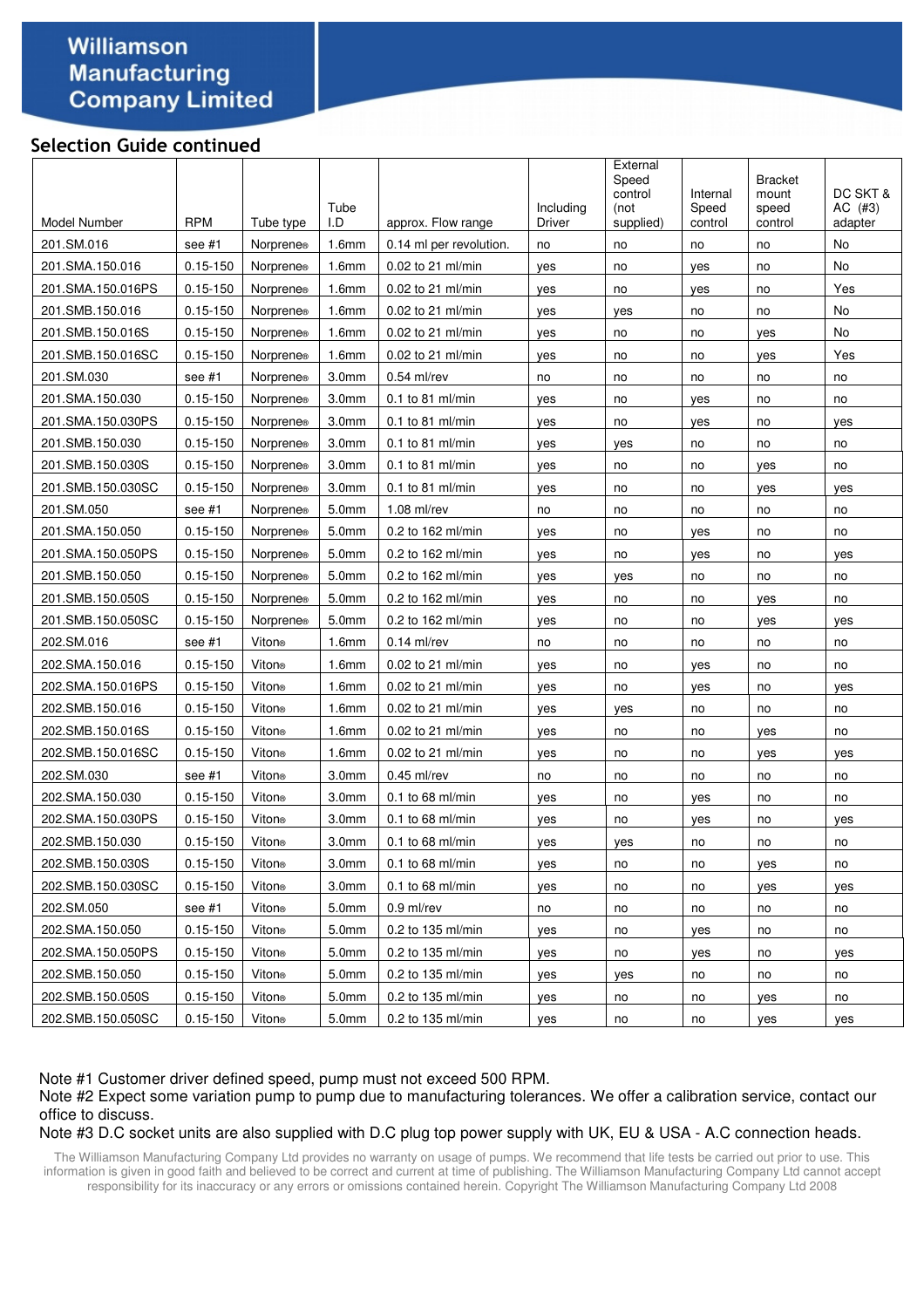#### Stepper Motor.

| <b>Specification</b> |             |  |  |  |  |
|----------------------|-------------|--|--|--|--|
| Step Angle           | 1.8 Degrees |  |  |  |  |
| Step Angle Accuracy. | 5%          |  |  |  |  |
| <b>Phase Current</b> | 1.5A        |  |  |  |  |
| Phase resistance     | 2 ohms      |  |  |  |  |
| Phase inductance     | 3.85 mH     |  |  |  |  |
| Detent torque        | 2.4 Ncm     |  |  |  |  |
| Rotor inertia        | 82 $q/cm2$  |  |  |  |  |
| Insulation class     | B           |  |  |  |  |
| Number of leads      | 4           |  |  |  |  |

#### Motor Driver Features:

10-30v DC input voltage, max 2A adjustable phase current. 16<sup>th</sup> Micro stepping. Dual full H-Bridge with PWM constant current control.

#### Control Features:

Embedded microcontroller.

Self pulse generation, automatic run on power up.

Speed control through 0-5v voltage input 0.15 – 150 RPM.

Optional external potentiometer speed control.

Optional internal potentiometer speed control.